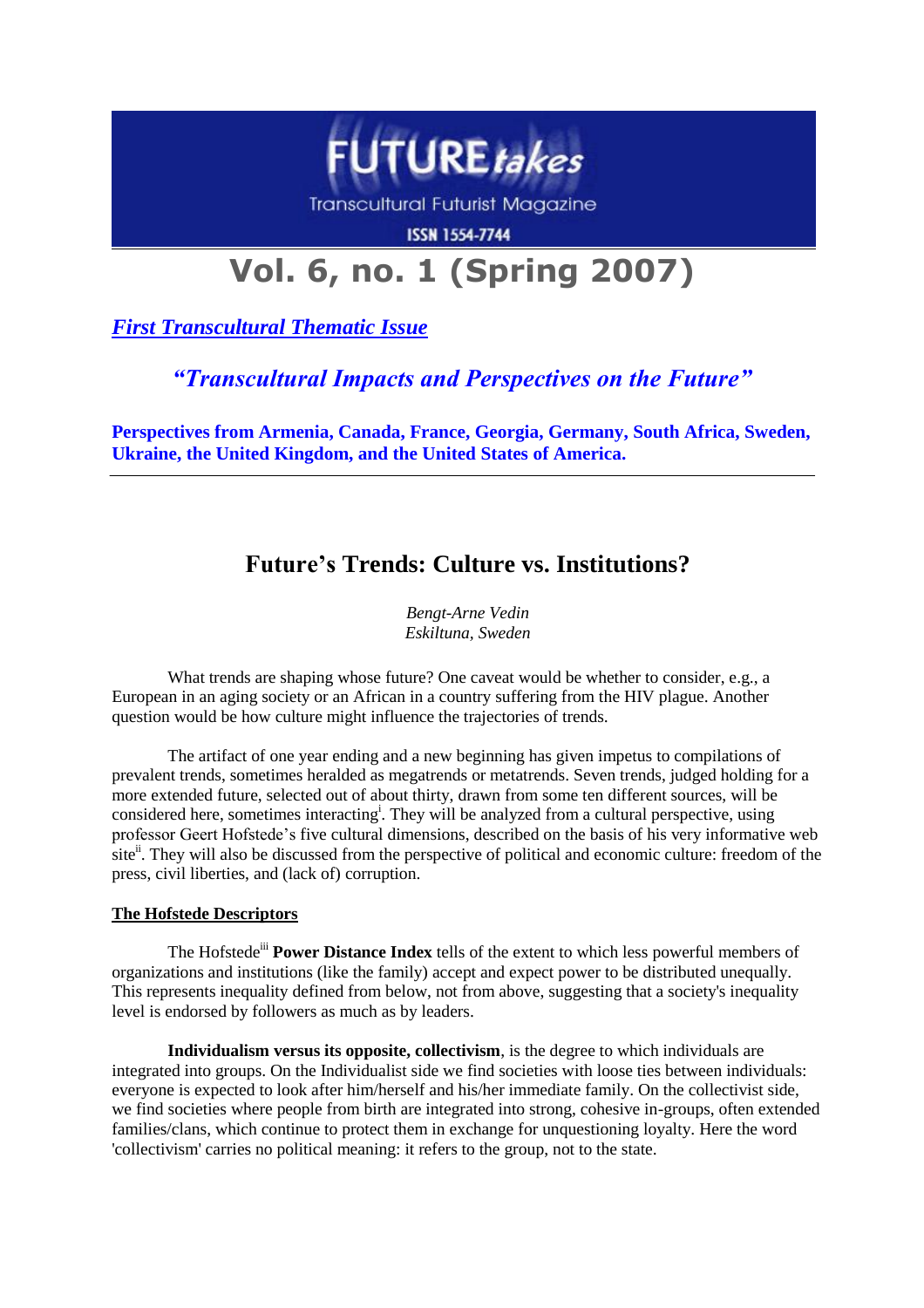**Masculinity versus its opposite, femininity**, refers to the distribution of gender roles, another fundamental issue for a society. Studies have revealed that (a) women's values differ less among societies than men's; (b) men's values from one country to another contain a dimension from very assertive and competitive, maximally different from women's values, on the one side, to modest and caring, similar to women's values, on the other. The assertive pole is called 'masculine' and the modest, caring pole 'feminine.' Women and men in feminine countries have the same modest, caring values; masculine countries show a gap between their values.

The **Uncertainty Avoidance Index** deals with a society's tolerance for uncertainty and ambiguity. It indicates to what extent a culture programs its members to feel comfortable in unstructured, novel situations. Uncertainty avoiding cultures try to minimize such situations by strict laws and rules, safety and security measures, and on a philosophical and religious level by belief in absolute Truth. Here people are more emotional, motivated by inner nervous energy. Uncertainty accepting cultures are more tolerant of deviating opinions; they try to have few rules, and on the philosophical and religious level they are relativists, allowing many currents side by side. People are more phlegmatic and contemplative, not expected to express emotions.

**Long-term Orientation versus short-term orientation** is a dimension was found in a study among students in 23 countries around the world, using a questionnaire designed by Chinese scholars. It can be said to deal with Virtue regardless of Truth. Values associated with Long-term Orientation are thrift and perseverance; values associated with Short-term Orientation are respect for tradition, fulfilling social obligations, and 'face-saving.'

The trends selected here were chosen on their merits of being mentioned frequently; having long-term impact; and not being too much overlapping. Some may seem tired, others surprising maybe. For economy of space, the awakening giants China and India are compared with the industrialized world, while potentially important future players such as Indonesia, Brazil, Russia, and the southern neighbor to the US Mexico mostly are overlooked.

#### **Globalization**

Centers of economic activity are shifting profoundly, regionally and globally. As a consequence of economic liberalization, capital market developments, new technology, and demographic change, the world is in the process of massive economic activity realignment. Some industries and functions – manufacturing and IT services come to mind – will shift the most. The story is not simply the move to Asia and the emergence of the world"s two most populous countries, China and India, but shifts within regions: in Europe, automotive producers have relocated substantial production volume to previous Soviet bloc countries.

Interestingly, the two Asian giants display considerably different cultural profiles, as measured by Hofstede. China is very high on Long-term Orientation, India much lower though above world average. China is particularly low on the Individualist score, indicating a less entrepreneurial mindset. Both countries are high on Power Distance, and both offer contrasts to the US, which is Individualist and low on Power Distance. Two Chinese entities, Hong Kong and Singapore, actually lead in economic freedom<sup>iv</sup>, Taiwan a bit down but beating Norway, Spain, and (easily) Japan, the UK beating the US, and France found quite a bit down the list. China is 112 and India just 118, both preceded by, e g, Egypt and Zambia. Taiwan has the highest marks for civil liberties and fares well on freedom of the press. These figures tally broadly with the set of economic freedom indicators compiled by the Heritage Foundation, weighing together a larger number of factors, including property rights and taxation<sup>v</sup>. The top countries on that list merit mentioning: Hong Kong, Singapore, Australia, the US, New Zealand, the UK, and Ireland, while Italy, e g, is way down.

#### **Universal Connectivity**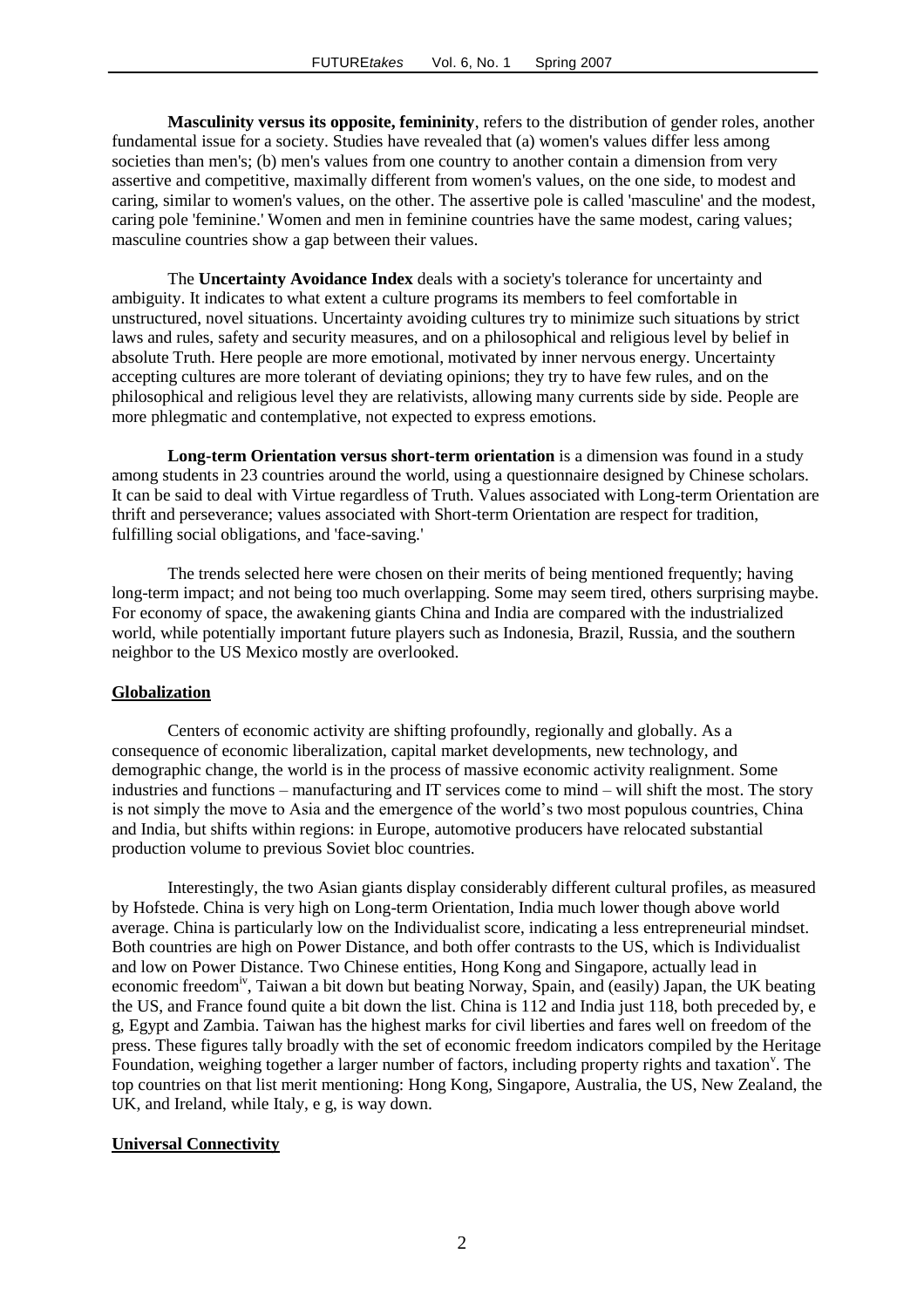Technological connectivity is transforming people"s ways of living and interacting: it is more about people than technology and we are only at the beginning. People will work instantaneously as well as globally. Reportedly, we do about a billion Google searches a day (a contested figure; anyhow, the number increases monthly by 20 per cent), more than half in languages other than English. Geography is no longer a constraint for social and economic organization. This connectivity also comprehends pervasive computing implying communicating things, sometimes directly with other things.

"Growing up digital" seems to be associated with a strong entrepreneurial tendency". This would benefit the US, which is high on Individualism and low on Uncertainty Avoidance; Catholic countries are high on uncertainty avoidance with Ireland as an exception (the Philippines is another); Australia and Britain almost tie with the US, with Canada, the Netherlands, and Italy a bit further down. For connectivity to mean more than just technology, not only language proficiency but also cultural "ability" is a must.

#### **A Global Brain**

Universal, often free access to information will change the economics of knowledge. While knowledge is increasingly easily available it is also turning more specialized. Organizations need to learn how to leverage this new knowledge universe – and avoid drowning in a flood of information. The transformation is, however, more profound than simply broad access. New models for knowledge production, distribution, access, and ownership are emerging, such as the organizing of knowledge communities. We are seeing the rise of open-source approaches to knowledge development where often communities, not individuals, become responsible for innovation. But open source and similar developments are not restricted to computer software; a German enthusiast is working on an open source car, a group with concern for the environment engages in better open source energy consumption monitors, and extreme sports enthusiasts share designs freely which are better than those sold commercially.

If we regard press freedom as a proxy for free access to knowledge, the US and Germany show the highest rank among larger countries<sup>vii</sup>. China is conspicuously low on this factor (135 out of 150) countries), India much higher (49, ahead of, e g, Brazil). World Audit made those rankings, providing a list where "democracy" is composed of press freedom and level of corruption. *The Economist* Intelligence Unit also produces a democracy ranking<sup>viii</sup>, somewhat different from World Audit's, characterizing China as "authoritarian," India as a "flawed democracy," high on civil liberties (9.41 on *The Economist's* scale to 10 though just 3 out of 7 on World Audit's), China very low (6 on World Audit"s scale from 1 to 7, 1.18 on *The Economist's*).

#### **Transparency**

There are two aspects to this trend, one concerned with organizational governance, one with transactions. The Internet has been associated with a potential flawless matching between supply and demand, and complete consumer, customer, or user power. On-line consumers are skilled at bargaining and organize communities to share experiences and advice. With digital cameras and videophones more powerful, reviews of anything will be multimedia, in real time and on the spot, implying ever-shorter gaps between a consumer experience (good or bad) and the rest of the world conscious of it. The sheer mass of reviews will lead to daily and, well, hourly reviews on just about any topic. Web postings will unmask, outnumber, and neutralize any fake reviews posted by those trying to piggyback on the powers of transparency.

Here again, the argument about freedom of expression applies. For governance, less corruption equates with better functioning markets and straightforward accountability. The US gets a rather low *Economist* score for functioning of government (France an even lower, not to mention Italy), lower than India; China much lower altogether. By contrast, in World Audit"s corruption ranking, India and China tie for 57nd place (with Mexico, Brazil, and Egypt also). And by Heritage"s estimate, as well as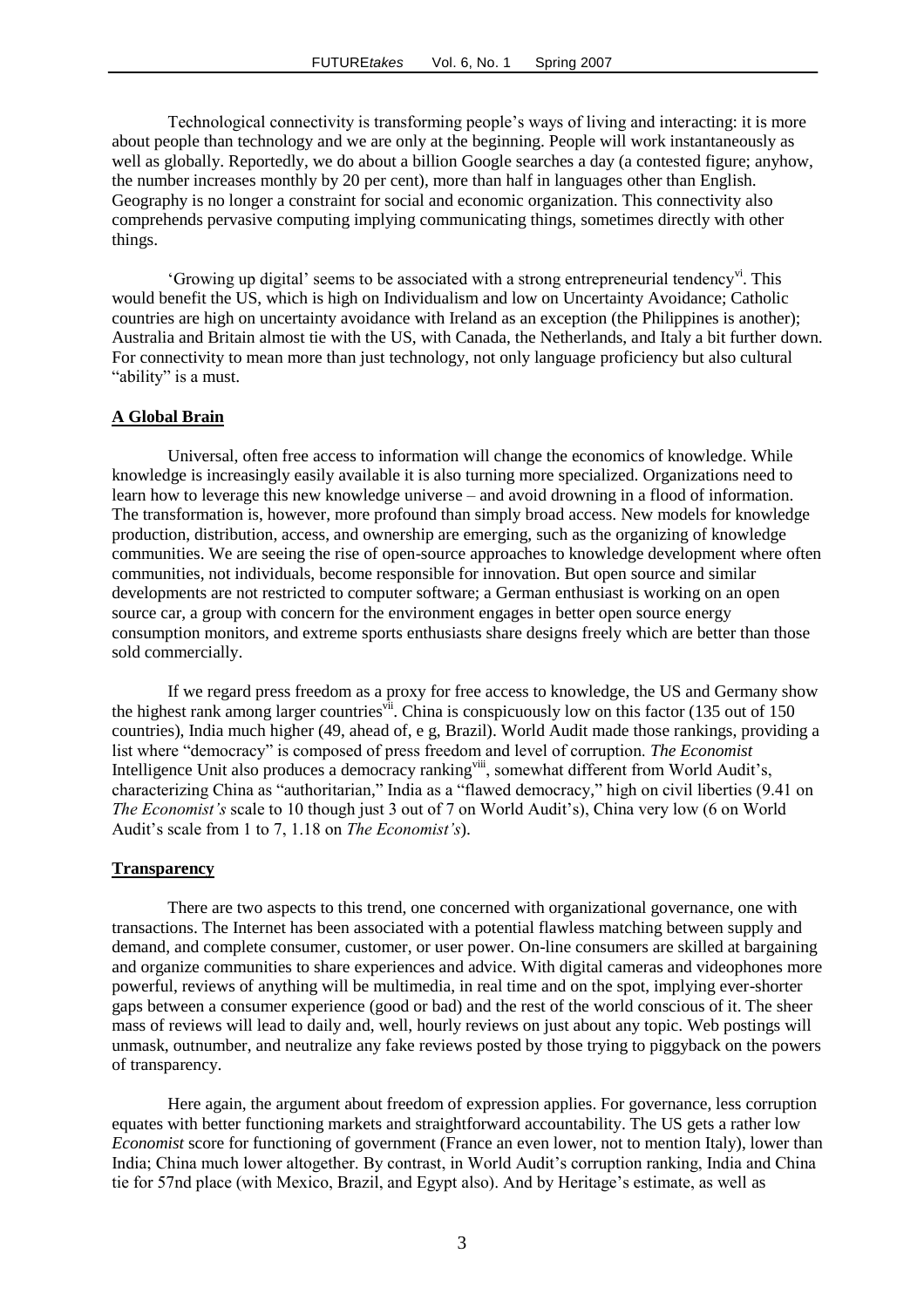Transparency International's<sup>ix</sup>, Italy is comparably corrupt, much more than Spain; on this figure, small countries like Finland and New Zealand shine, among larger countries, the UK.

#### **Ageing**

The unprecedented aging of populations across the developed world will call for new levels of public sector efficiency and creativity – and as growing prosperity associates with longer life and less fecundity, demographics are changing profoundly. Public sector activities risk ballooning, making productivity gains crucial. Lacking productivity gains, pension and health care burdens threaten to make taxes suffocating. The problem is not restricted to developed economies: emerging-market governments will have to decide what level of social services to provide to citizens who increasingly demand state-provided health and retirement support.

Here, several considerations come into play. Certain cultures, notably those with Confucian origins, hold their elderly in high esteem. Femininity rather than Masculinity is associated with caring and humane concerns, see below. A low Hofstede indicator of Individualism, pointing to its opposite collectivism as defined above, would guarantee family or clan support for the ageing – again, China. On the other hand, that country is seeing its demographic balance<sup>x</sup> tilting drastically towards a smaller support base, in contrast to India. The US see a comparably favorable demographic development, while countries such as Italy and Spain are in for serious trouble (possibly solved through massive migration?), not to speak of Russia.

#### **Environmental Concerns**

Demand for natural resources will grow, as will the concomitant strain on the environment. As economic growth accelerates – particularly in emerging markets – we will be using natural resources at unprecedented rates. Oil demand is projected to grow by 50 per cent in the next twenty years, and without large new discoveries or radical innovation supply won't be sufficient. We are seeing similar surges in demand across a range of commodities. In China, for example, demand for copper, steel, and aluminum has nearly tripled in the last decade, sending the world"s steel prices through the roof. With the world's resources constrained, water shortages in particular will be the key obstacle to growth, indeed to survival, in many countries. And one of our scarcest, and plainly essential, natural resources – the atmosphere – will require dramatic shifts in human behavior to be saved from further depletion. Innovation in technology, regulation, and resource utilization will be central to creating a world that can drive robust economic growth while sustaining environmental demands.

Environmental concerns would tend to receive more attention in cultures with a Long-term Orientation, though many observers underline that it is already a short-term concern. This is also one where the Hofstede femininity caring values might be seen as coming into play. Japan is very high on its opposite, Masculinity, and here the US, Germany, and Italy are also well above world average. China and India are about average, South Korea substantially under as are most Muslim countries and Spain, with the Scandinavian countries being spectacularly low on this dimension.

#### **Nanotechnologyxi**

This trend is the odd one out: nanotechnology, whose consequences will play out in full only in the very long term – but then affecting society profoundly. Those effects are still to a large extent to be invented and felt but here is the basic thrust: traditional manufacturing will be turned on its head. This starts out with raw materials that are reduced to refined elements, components, and assembled products. As an industry or a technology matures, economies of scale become all important. By contrast, nanotechnology is all about streamlined assembly, atom by atom. It holds out the promise of economies of small scale, with neither pollution nor waste. To a large extent, production may move to the home, assemblers becoming standard household appliances – with the need for firms producing these items as well as the concomitant software.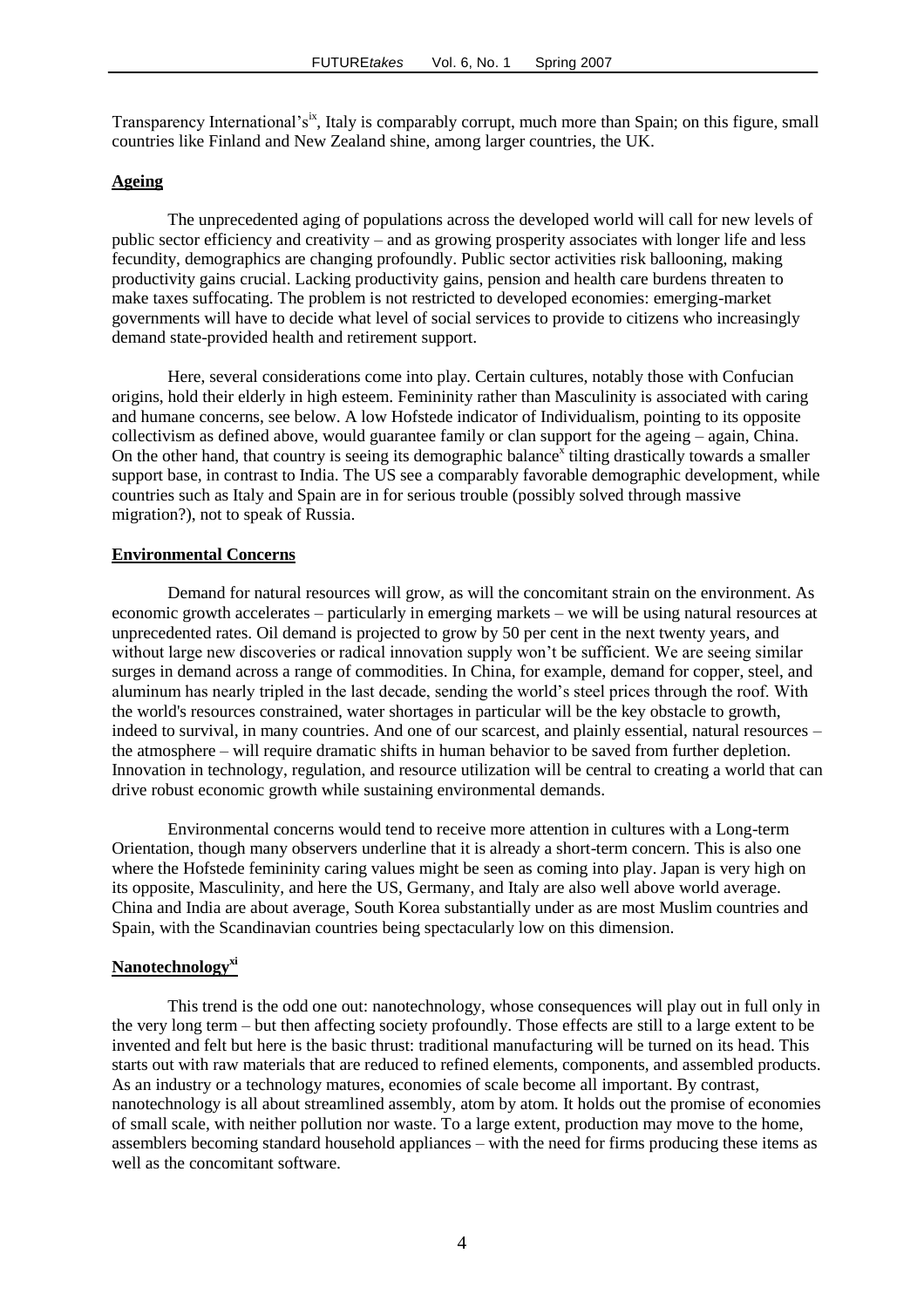Here, the Hofstede indicators point in two opposing directions. Nanotechnology is a long-term prospect and would thus benefit countries like China and Japan. On the other hand, the rise of new technologies is most often associated with a flourishing of entrepreneurship, thus with American Individualism and also well functioning markets. A technology almost the opposite of traditional industrial production might particularly benefit regions less steeped in, less locked into, such a mindset and more anchored in either agriculture or services. One might speculate about regional relocation of economic strength within the US, perhaps Canada, and Australia, perhaps also on the emergence of some really new player such as Indonesia.

#### **Discussion**

Hofstede's work on culture has been both praised and severely criticized<sup>xii</sup>. A materialist philosophy would argue that values reflect changes in reality – an idealist one that values affect reality profoundly. The reasoned compromise would be to suggest an interaction; and that interaction, in a globalized, universally interconnected world would take place not in isolated islets but on the scene of the world. Thus culture would affect how globalization is being played out, thus political systems might co-evolve with economic development. But cultures are pervasive and ingrained. The comparison between Hong Kong, Singapore, and Taiwan versus China gives pause. So does the fact that there is a sizable Chinese *diaspora* in southeast Asia, so thrifty that Malaysia has instituted a policy to hold it back, and that ethnic Chinese in several countries themselves have felt the need to change their names to "local" ones.

From a developmental perspective, we might argue that it is one thing catching up, another to take the lead in opening up new frontiers: Japan"s hectic growth followed by stagnation and soulsearching about lacking creativity and entrepreneurial spirits – Individualism? Emerging countries not also have the opportunity to learn from more advanced ones but also to leapfrog development. Why invest in a wired telecommunications infrastructure to be written off over forty years when cellular telephony is available (besides having profound positive effects to the economy at large $\frac{\text{min}}{2}$ )?

One effect, possibly offsetting demographic challenges in countries like Italy and Spain, was mentioned only in passing: mass migration. This would most probably involve massive movements from the southern and eastern shores of the Mediterranean to the northwest – bringing about more meetings, or clashes, of cultures; playing out well in Spain but not at all so in Italy, judging from Hofstede"s indicators. There is a *trek* from the south into the US, and nations created by immigrants like Canada and Australia are still accommodating them.

The Heritage Foundation economic freedom index contains factors such as monetary, investment, financial freedom, and labor. On the last point, rigid labor laws are one reason for India"s lagging China in productivity growth<sup>xiv</sup>. In explanations to the rise of nations such as Japan and Singapore, systems and incentives for savings, thus for investments, have been highlighted. Forgoing consumption now for investments in tomorrow would seem to tally with Long-term Orientation. A putative trend not covered here is the massive buildup of the US federal deficit, potentially giving other countries, such as China, economic and political leverage.

Mississippi isn"t California, and India is a sub-continent, organized as a federation, so both cultural and political or regulatory regimes may vary considerably. Hofstede describes it as 81 per cent Hindu but it is also host to one of the world"s largest Muslim populations. China is centralized but with large chasms in development levels, creating profound social challenges. The descriptions about Italy would be contested, and rightly so, in Lombardy.

Transparency, connectivity, and the global knowledge exchange are all associated with the time dimension: managing to live with instantaneity might turn out to be the route to success. Reacting rapidly – instantaneously, thus short-term orientation? – would depend upon intuition, which is culturally programmed. Or it would require a high degree of humility, femininity, a keen understanding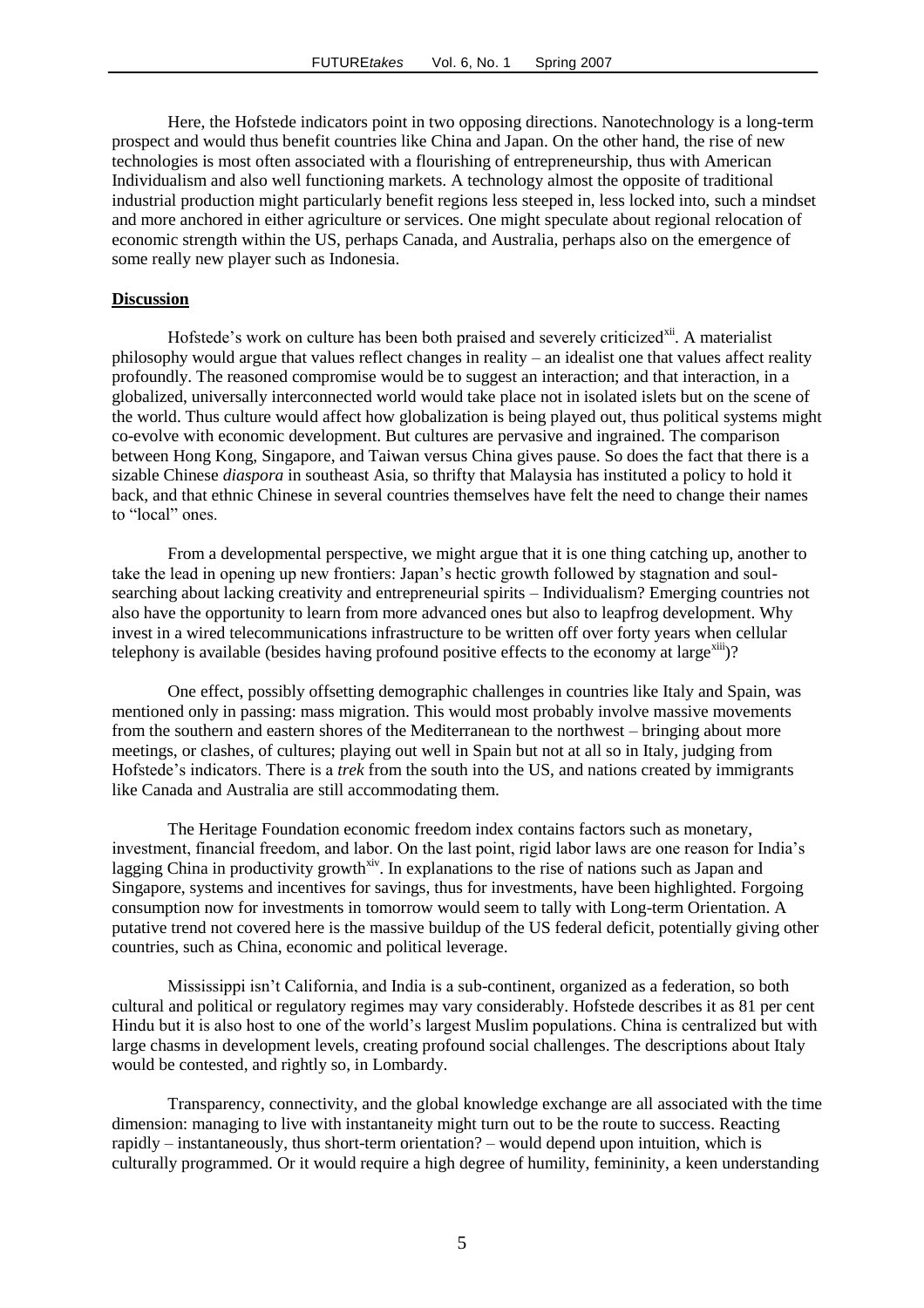of the cultural gaps that need to be respected, possibly turning them into benefits.

*Bengt-Arne Vedin, Professor of Innovation Management, Mälardalen University, is a Fellow, Royal Swedish Academy of Engineering, Fellow, World Academy of Art & Science, and Fellow, Swedish Verbovisual Academy.*

### *POINTS FOR THE CLASSROOM (send comments to [forum@futuretakes.org\)](mailto:forum@futuretakes.org):*

- o *What additional cultural descriptors would you add to Hofstede's set of five?*
- o *In terms of Hofstede's five cultural dimensions, what is the "wave of the future"? That is, in 2020, will more people or fewer people expect power to be distributed unequally – and on what scale (community, workplace, national)? Will individualism or collectivism prevail, and how will that impact one's source of identity? What about masculine vs. feminine values – which will dominate in various parts of the world in 2020? Let's not*  forget the uncertainty avoidance index. In which regions will people be more *spontaneous, or less so? More risk averse? More contemplative, vs. more stimulation and diversion oriented?*
- o *As cultures intermingle, will philosophical and religious relativism prevail in 2020, and if so, where?*
- o *As the author indicates, Hofstede's uncertainty avoidance index deals with a society's tolerance for uncertainty and ambiguity. It has been argued that a desire to resolve uncertainty characterizes the public's interest in the outcome of an election, high profile*  legal trial, sports event, or even a television game show. Will the desire to resolve *uncertainty become more pervasive among nations and peoples during the next decade?*
- o *As summarized by Vedin, Hofstede associates thrift and perseverance with a long-term orientation and respect for tradition, fulfilling social obligations, and "face-saving" with a short-term orientation. In terms of these descriptors, China would be a short-term orientation culture, and the traditional US (at least, prior to the era of "instant gratification") would be a long-term orientation culture. However, this is somewhat counterintuitive, because the US now has a quarterly earnings statement modus operandi, whereas Asian countries have traditionally focused on the long-term in business, investment, and even warfare. How can these seemingly opposing characterizations be reconciled?*
- o *One trend discussed by Vedin is universal connectivity. How will universal connectivity export and import cultures, values, etc., and (in contrast with migration) to what extent? Specifically, which cultures, values, and perhaps lifestyles will be exported, and to which countries or regions?*
- o *How will universal connectivity impact communities and the sense of community – especially considering that even now, an increasing number of people have friends all over the world but barely know their geographic neighbors. What is the long-term future of geographic community?*
- o *How will universal connectivity impact governance (including the near-term vs. long-term focus of elected officials) and the role of the nation-state? (See related article, "South Korea, Leader in E-Democracy," Summer-Fall 2006 issue.)*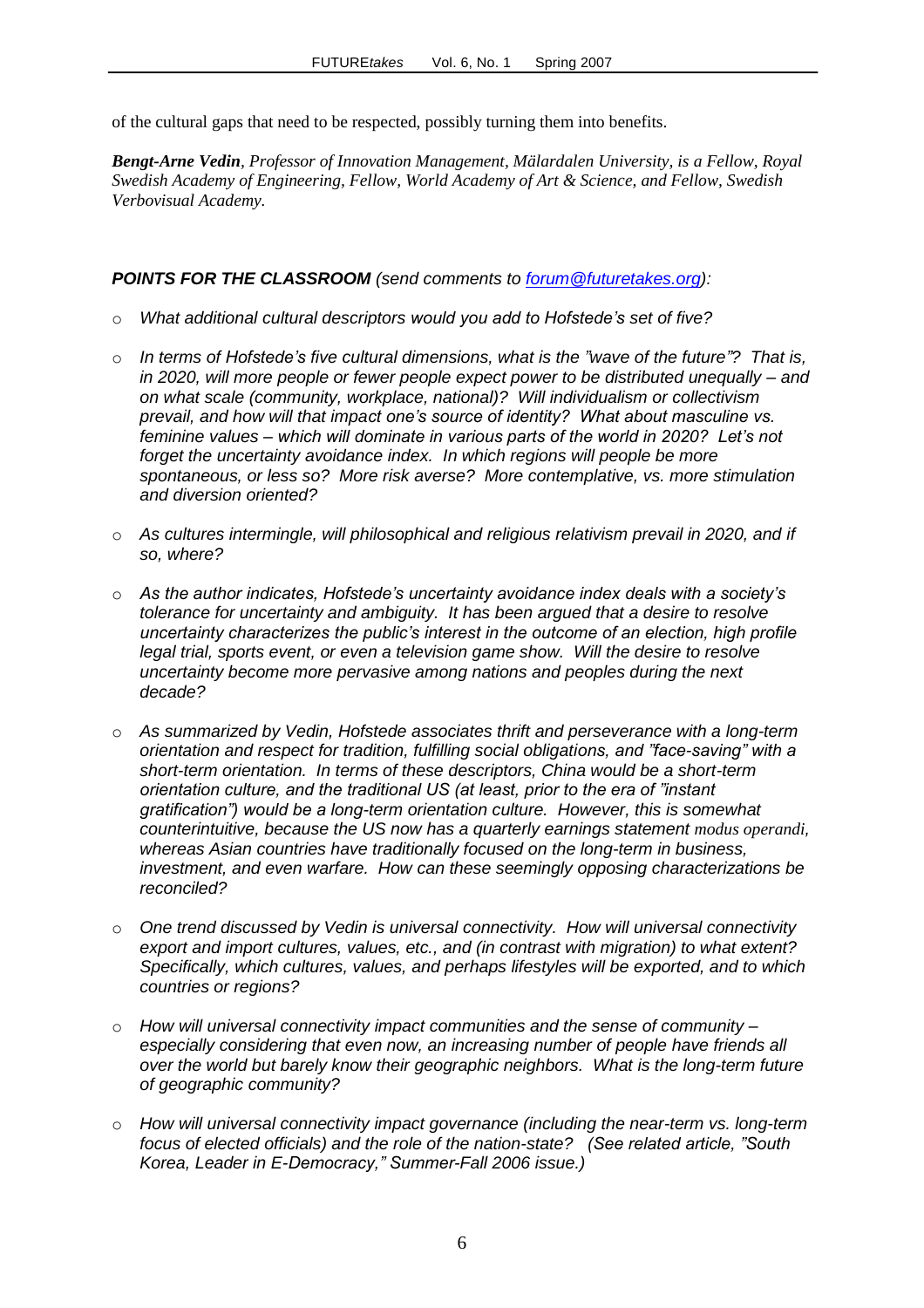- o *How will universal connnectivity impact leisure time and "down time"? Will people choose to be "unplugged," at least for short periods? Conversely, is universal connectivity addiction (now in several countries) a creation of, or a result of, a stimulation-oriented society and/or an instant gratification culture such as the US?"*
- o *How will universal connectivity impact education at various levels? How will it impact knowledge workers?*
- o *What is the next information frontier, after universal connectivity?*
- o *In various parts of the world, how will universal connectivity impact one's sense of identity?*
- o *Another trend discussed by Vedin is the global brain. What is the future of open-source innovation and the role of capital?*
- o *Still another trend examined by Vedin is nanotech. Will nanotech lead to small scale economies – and with what impact on business culture, community, and the way we live and work?*
- o *According to the Hofstede indicators as interpreted by Vedin, nanotech is a long-term prospect that can benefit China and Japan (which according to other authors, are longterm thinkers and planners) but is often associated with US individualism and the US strengths of entrepreneurship and markets. So, where is nanotech most likely to flourish?*
- o *Vedin discusses aging in the context of the Hofstede descriptors. In countries characterized by respect for the elderly, what will be the impact of soaring costs to care for larger numbers of them? In other countries, what will be the impact of the aging population on working life and family life – especially considering de facto extensions of retirement age to maintain healthcare coverage or survive pension plan failure? And, as various cultures intermingle, will the societies become more age-oriented or more youthoriented?*
- o *Vedin refers to the US federal deficit, which can potentially give political leverage to other nations such as China. What cultural factors, if any, led to the trade imbalance between the US and China (among other nations)? Furthermore, it has been argued that the trade imbalance is not sustainable indefinitely; yet if either nation were to precipitously end it, both nations would suffer. What is the long-term outlook for this trade imbalance?*
- o *Do you agree with Vedin that instantaneity might be the route to success – short-term orientation, intuition, etc.? Why or why not?*
- o *To what extent will cultural gaps impact international business in the future?*

 $\overline{a}$ 

<sup>i</sup> McKinsey Quarterly: "Trends for 2006 revisited"; Snyder, D P: "Five Meta-Trends Changing the World," *The Futurist* July-August 2004 pp. 22-27: [www.innovationlab.dk;](http://www.innovationlab.dk/) [http://www.futureconceptlab.com/;](http://www.futureconceptlab.com/)

Trendwatching.com; www.trendhunter.com; www.pfsk.com; Institute for the Future Ten Year Forecast 2006 ii <http://www.geert-hofstede.com/> copyrighted; Hofstede's book *Culture's Consequences* (Sage) is a profound read; the different editions make for interesting reflections

iii "The GLOBE project" has expanded Hofstede's dimensions to 18; Hofstede's comments may be reached from http://feweb.uvt.nl/center/hofstede/page17.htm